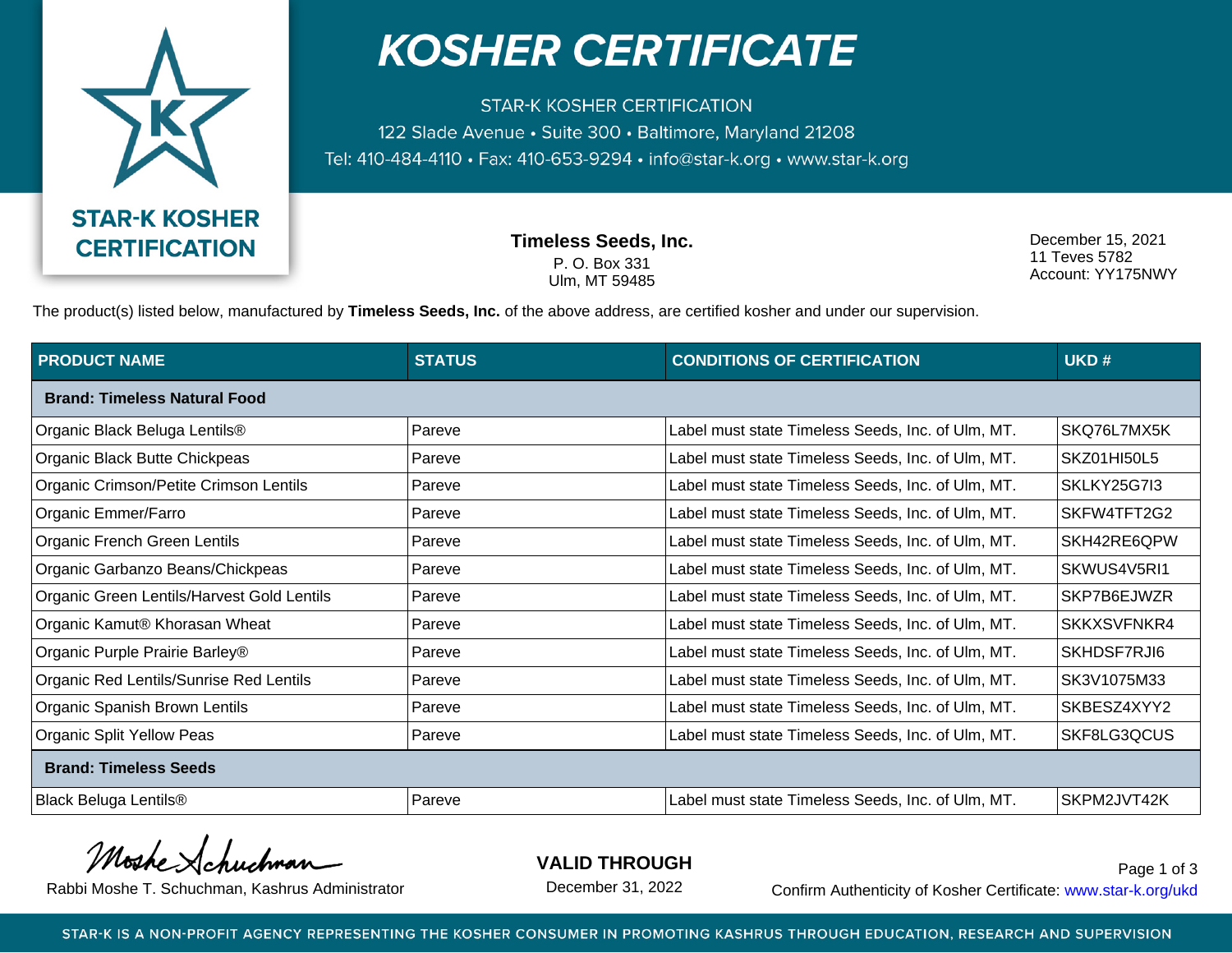

## **KOSHER CERTIFICATE**

**STAR-K KOSHER CERTIFICATION** 122 Slade Avenue • Suite 300 • Baltimore, Maryland 21208 Tel: 410-484-4110 · Fax: 410-653-9294 · info@star-k.org · www.star-k.org

> **Timeless Seeds, Inc.** P. O. Box 331 Ulm, MT 59485

December 15, 2021 11 Teves 5782 Account: YY175NWY

The product(s) listed below, manufactured by **Timeless Seeds, Inc.** of the above address, are certified kosher and under our supervision.

| <b>PRODUCT NAME</b>                        | <b>STATUS</b> | <b>CONDITIONS OF CERTIFICATION</b>                | UKD#               |  |  |
|--------------------------------------------|---------------|---------------------------------------------------|--------------------|--|--|
| <b>Brand: Timeless Seeds</b>               |               |                                                   |                    |  |  |
| <b>Black Butte Chickpeas®</b>              | Pareve        | Label must state Timeless Seeds, Inc. of Ulm, MT. | SKDX6R4BFZE        |  |  |
| Organic Hard Red Wheat                     | Pareve        | Label must state Timeless Seeds, Inc. of Ulm, MT. | <b>SKCZIVLKA0E</b> |  |  |
| Organic Soft White Wheat                   | Pareve        | Label must state Timeless Seeds, Inc. of Ulm, MT. | SKQ4IIAZTHX        |  |  |
| Organic Black Beans                        | Pareve        | Label must state Timeless Seeds, Inc. of Ulm, MT. | SKAG25Y5B7C        |  |  |
| Organic Black Beluga Lentils®              | Pareve        | Label must state Timeless Seeds, Inc. of Ulm, MT. | SK6588DRIVT        |  |  |
| Organic Black Butte Chickpeas              | Pareve        | Label must state Timeless Seeds, Inc. of Ulm, MT. | SKNZAX7J343        |  |  |
| Organic Buckwheat Groats                   | Pareve        | Label must state Timeless Seeds, Inc. of Ulm, MT. | SKSKT3XU4YF        |  |  |
| Organic Crimson/Petite Crimson Lentils     | Pareve        | Label must state Timeless Seeds, Inc. of Ulm, MT. | SKIR1FTRQBX        |  |  |
| Organic Emmer/Farro                        | Pareve        | Label must state Timeless Seeds, Inc. of Ulm, MT. | SKTPMUP0X6B        |  |  |
| Organic French Green Lentils               | Pareve        | Label must state Timeless Seeds, Inc. of Ulm, MT. | SKW6S3N1G54        |  |  |
| Organic Garbanzo Beans/Chickpeas           | Pareve        | Label must state Timeless Seeds, Inc. of Ulm, MT. | SKURHA617VU        |  |  |
| Organic Golden Flax Seeds                  | Pareve        | Label must state Timeless Seeds, Inc. of Ulm, MT. | SK42DNVYRF1        |  |  |
| Organic Green Lentils/Harvest Gold Lentils | Pareve        | Label must state Timeless Seeds, Inc. of Ulm, MT. | SKB7RQX8BKS        |  |  |
| Organic Hulled Millet                      | Pareve        | Label must state Timeless Seeds, Inc. of Ulm, MT. | SKAHUTIILR2        |  |  |

Moshe

**VALID THROUGH**

December 31, 2022

Rabbi Moshe T. Schuchman, Kashrus Administrator December 31, 2022 Confirm Authenticity of Kosher Certificate: www.star-k.org/ukd Page 2 of 3

STAR-K IS A NON-PROFIT AGENCY REPRESENTING THE KOSHER CONSUMER IN PROMOTING KASHRUS THROUGH EDUCATION, RESEARCH AND SUPERVISION